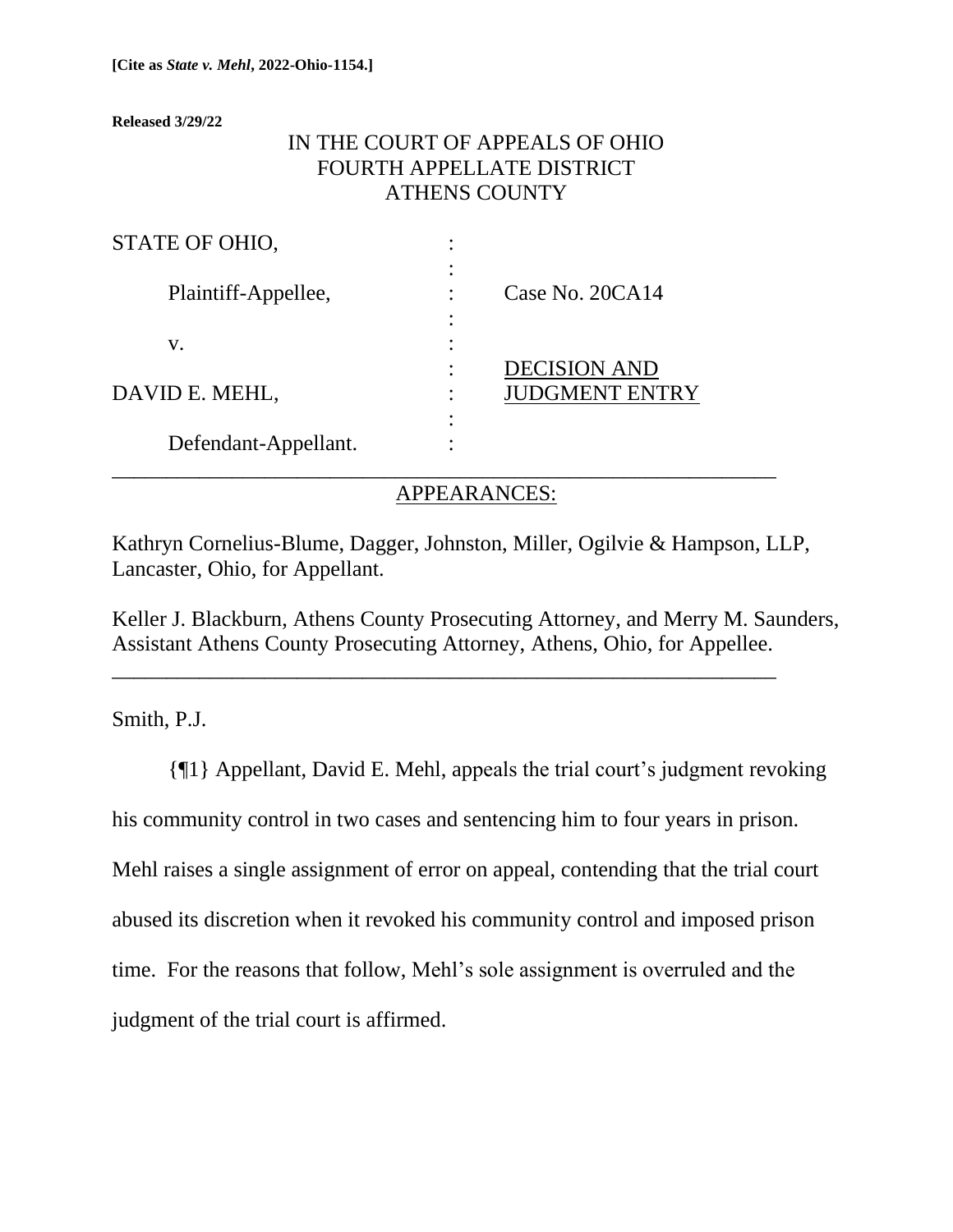#### **FACTS**

{¶2} Appellant, David Mehl, pleaded guilty to one count of burglary, a second-degree felony in violation of R.C. 2911.12(A)(2) on February 14, 2019, and was sentenced to a five-year term of community control (16CR0452). At his initial sentencing hearing, he was advised that a violation of his community control could result in the imposition of a four-year prison term. One of the specific conditions of his community control was that he enter and successfully complete the "SEPTA Correctional Facility program." 1 The State filed a notice of violation on May 22, 2018, alleging four violations of community control that included failure to report, testing positive for methamphetamine and failure to pay restitution. Mehl admitted to these violations and the trial court continued his community control. The State filed another notice of violation on July 23, 2018, alleging six violations of community control that included testing positive for methamphetamine, MDMA, and suboxone, and failure to show up for an appointment at the "Clearview Detox Program," as ordered. Mehl admitted to these violations and the trial court again continued his community control, adding a

<sup>&</sup>lt;sup>1</sup> "SEPTA" stands for "Southeastern Probation Treatment Alternative Correctional Facility" and it was previously located in Nelsonville, Ohio. https://www.athensmessenger.com/news/septa-a-look-inside-ohio-s-second-oldestcommunity-based-correctional-facility/article\_306baf88-75f1-11e1-b08f-001871e3ce6c.html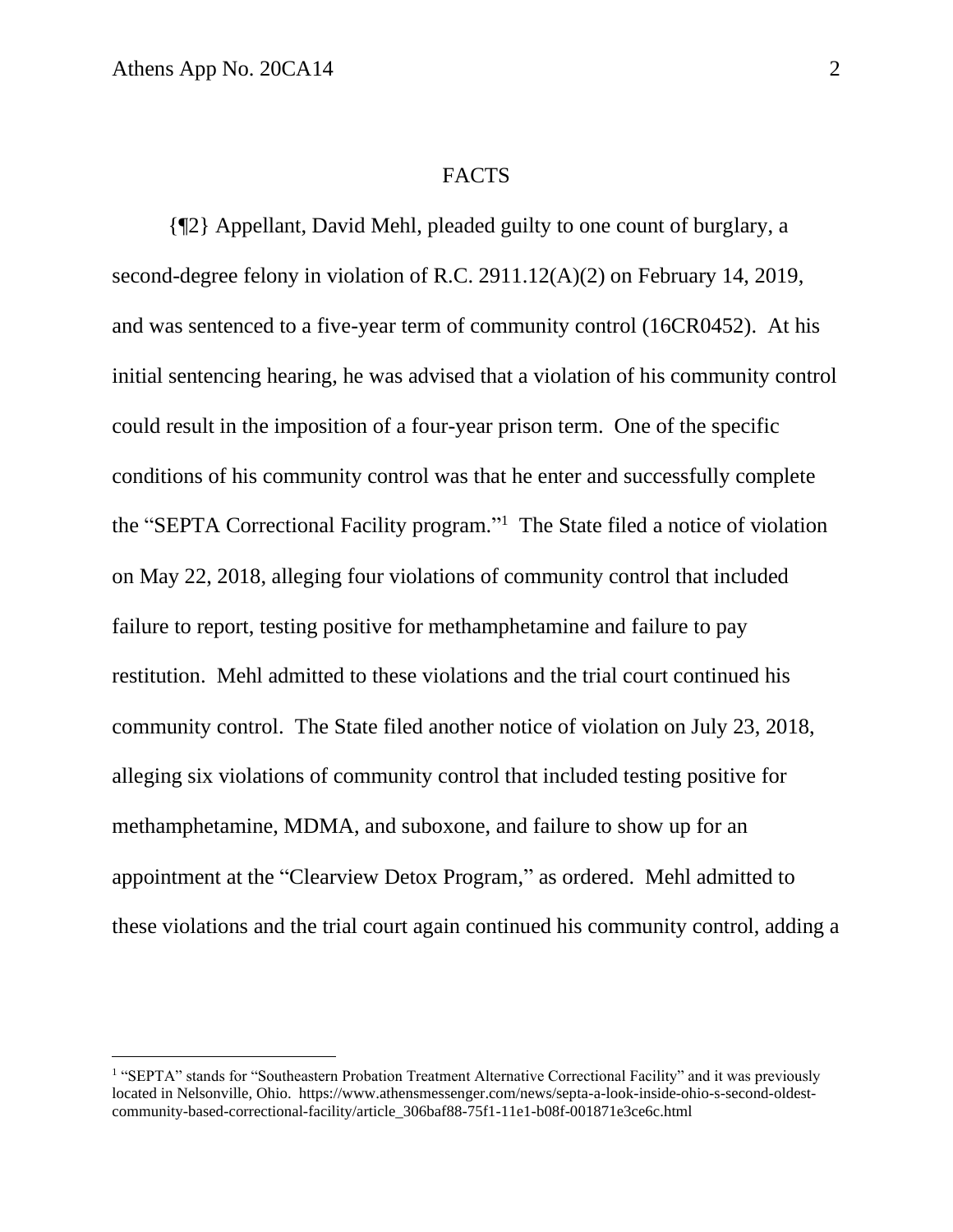new condition requiring him to enter and successfully complete a program at the "Star/SEPTA Correctional Facility."<sup>2</sup>

{¶3} Another notice of violation was filed on December 4, 2018, alleging two violations, one of which was Mehl's unsuccessful termination from the "Star/SEPTA Correctional Facility Program." Mehl again admitted to the violations and the trial court once again continued his community control, but it added a new condition requiring him to complete the "Athens County Prosecutor's Office Vivitrol Program," 3 as well participate in the detox program at "Clem House." 4 The State filed yet another notice of violation on January 27, 2020, alleging three violations, one of which was an allegation that Mehl failed to successfully complete the vivitrol program. This notice of violation was followed by a supplemental notice of violation on January 30, 2020, a second supplemental notice of violation on February 10, 2020, a third supplemental notice of violation on February 12, 2020, a fourth supplemental notice of violation on March 9, 2020, and a fifth supplemental notice of violation on March 10, 2020. In all, the

<sup>2</sup> Both STAR and SEPTA were funded as community-based correctional facilities, however, the "SEPTA Correctional Facility" was dissolved as a legal entity on July 1, 2019, and officially became a "STAR Justice Center Facility." There are two STAR facilities, one of which is located in Nelsonville, Ohio and is known as the "STAR Community Justice Center – Athens County Campus." The other facility is located in Franklin Furnace, Ohio, and is known as the "STAR Community Justice Center." athensmessenger.com/news/septa-to-officially-become-starjustice-center-facility/article\_6fa163cc\_3f6.

<sup>&</sup>lt;sup>3</sup> The Athens County "Prosecutor's office's Vivitrol program" was launched in 2015 "as part of the office's Community Justice initiatives." http://athenscountyprosecutor.org/wp-content/uploads/2020/11/Vivitrol-five-yearsfeature.pdf

<sup>4</sup> "The John W. Clem Recovery Houses" are located in Athens, Ohio and are "Level II" recovery houses for adult men.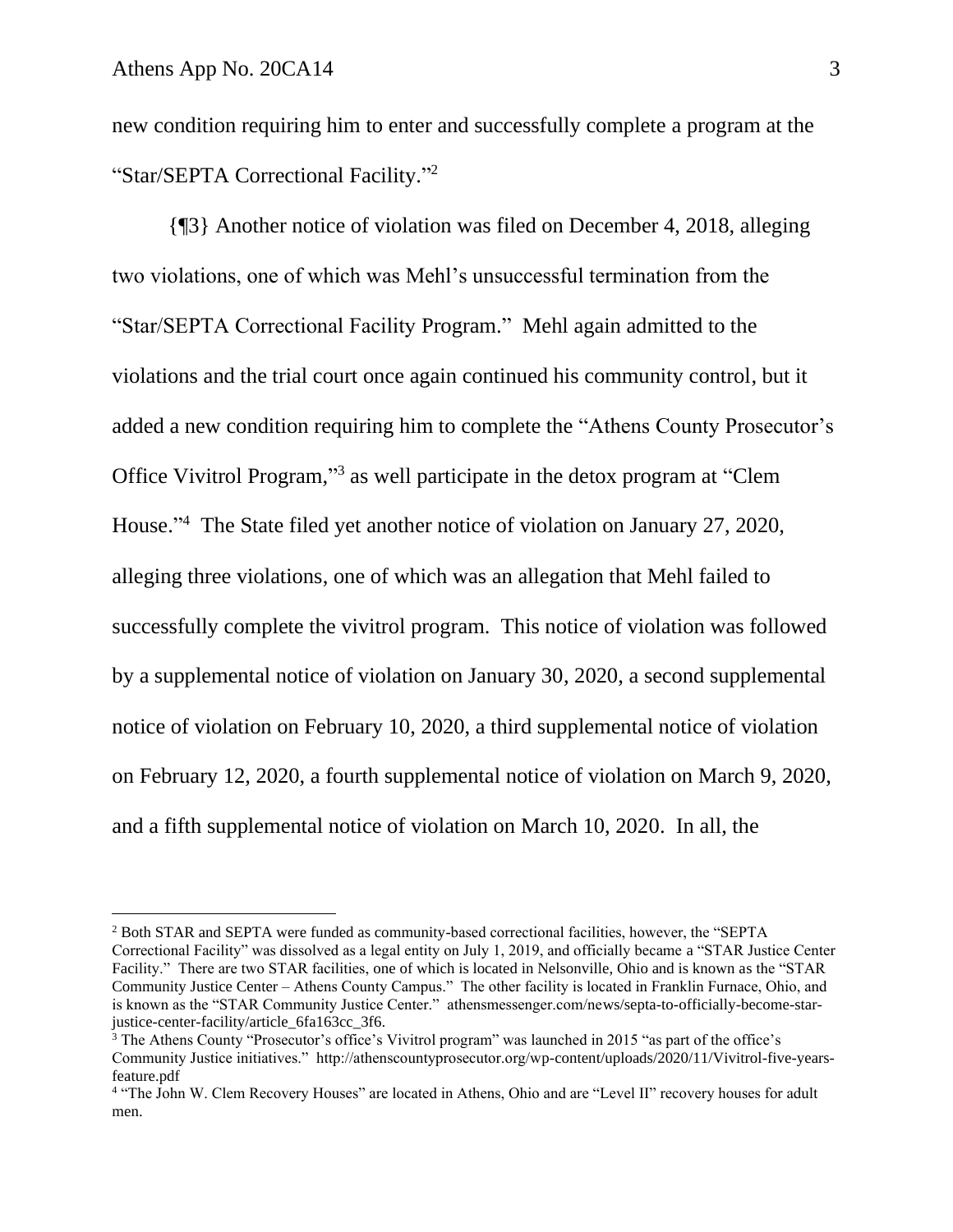supplemental notices of violations alleged ten violations of community control, including the commission of a new felony (aggravated possession of drugs), the commission of a new misdemeanor (driving under suspension), a report that Mehl was in receipt of stolen property, and that he had trespassed on the property of an individual named Thomas McKee. Mehl admitted to most of the violations, but did not admit to the trespassing allegation. The trial court again continued Mehl's community control, gave him 95 days credit for time served, and ordered him to enter and successfully complete a program at "River City CBCF."<sup>5</sup>

{¶4} Another notice of violation was filed on July 15, 2020, alleging that Mehl had been terminated from the "River City CBCF" program. This notice was followed by an amended supplemental notice on July 17, 2020, and a second supplemental notice of violation on July 30, 2020. The amended and supplemental notice included a total of seven community control violations, which included allegations that Mehl, on two different occasions, created a safety risk to officers at the Southeastern Ohio Regional Jail, failed to follow orders while in jail, and caused damage to his jail cell by flooding the toilet two different times. Mehl admitted to these violations and the trial court again continued his community control, giving him 65 days credit for time served and ordering him to enter and

<sup>5</sup> The Hamilton County River City Correctional Center (RCCC) "is one of eighteen Community Based Correctional Facilities (CBCF's) presently operating in the State of Ohio."

hamiltoncountyohio.gov/government/departments/river\_city\_correctional\_center.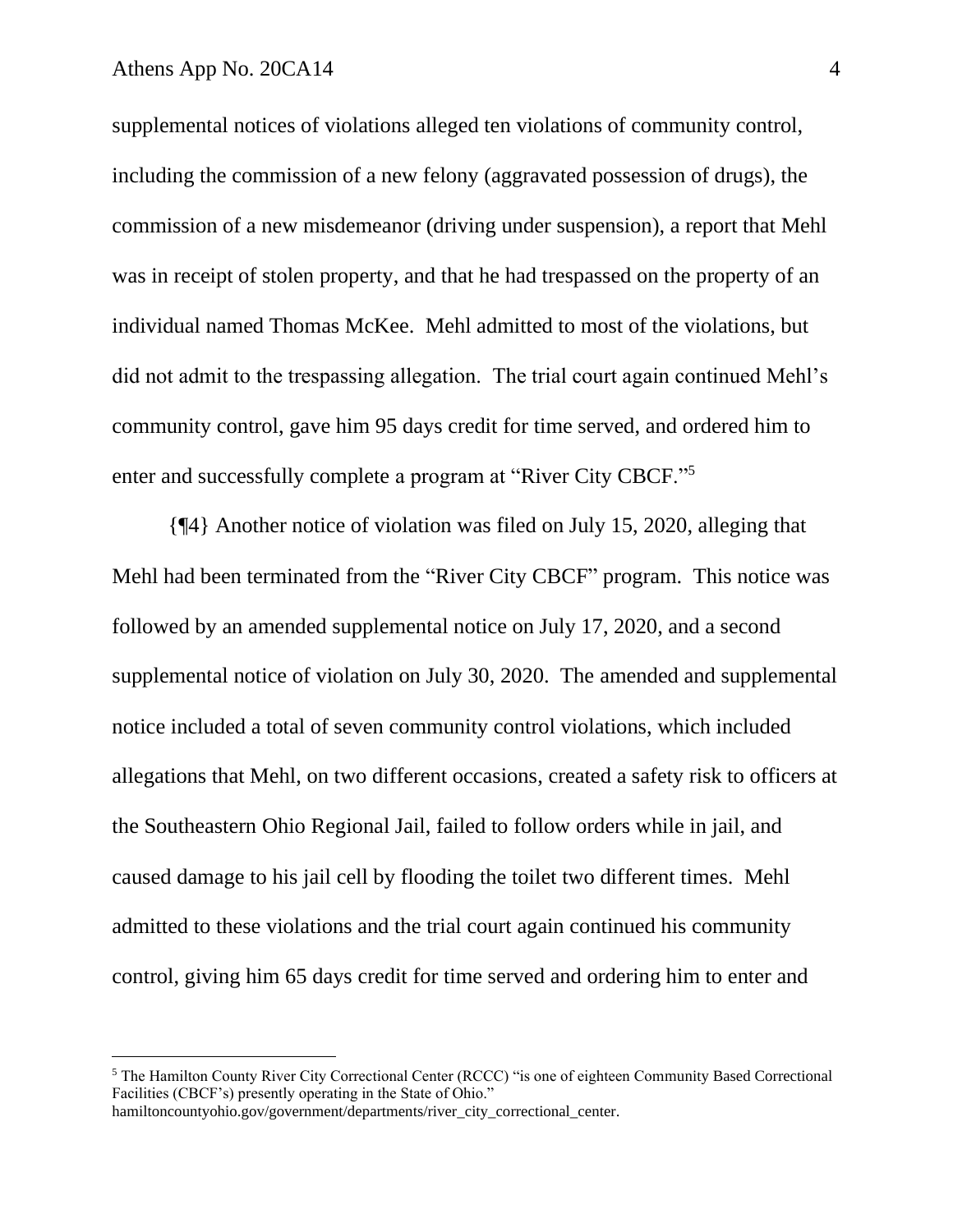successfully complete the "STAR Community Justice Center" program. Near this time period, on September 14, 2020, Mehl pled guilty to the new felony offense (aggravated possession of drugs-identified as case no. 20CR0037) and was sentenced to a five-year term of community control. He was informed during his sentencing hearing that a violation of his community control could result in the imposition of a one-year prison term. Thus, his two community control terms were running together at this point.

{¶5} Finally, the State filed a notice of violation on December 2, 2020, alleging Mehl had failed to complete the "STAR program" as ordered. This violation constituted a violation of his community control in his 2016 burglary case, as well as his 2020 aggravated possession of drugs case. Mehl once again admitted to the violation. This time, however, the trial court revoked Mehl's community control and imposed a prison term of four years in case no. 16CR0452 and one year in case no. 20CR0037, to be served concurrently. It is from the trial court's December 23, 2020, judgment entry that Mehl now brings his appeal, setting forth a single assignment of error for our review.

#### ASSIGNMENT OF ERROR

I. THE TRIAL COURT ABUSED ITS DISCRETION WHEN IT REVOKED APPELLANT'S COMMUNITY CONTROL AND IMPOSED PRISON TIME.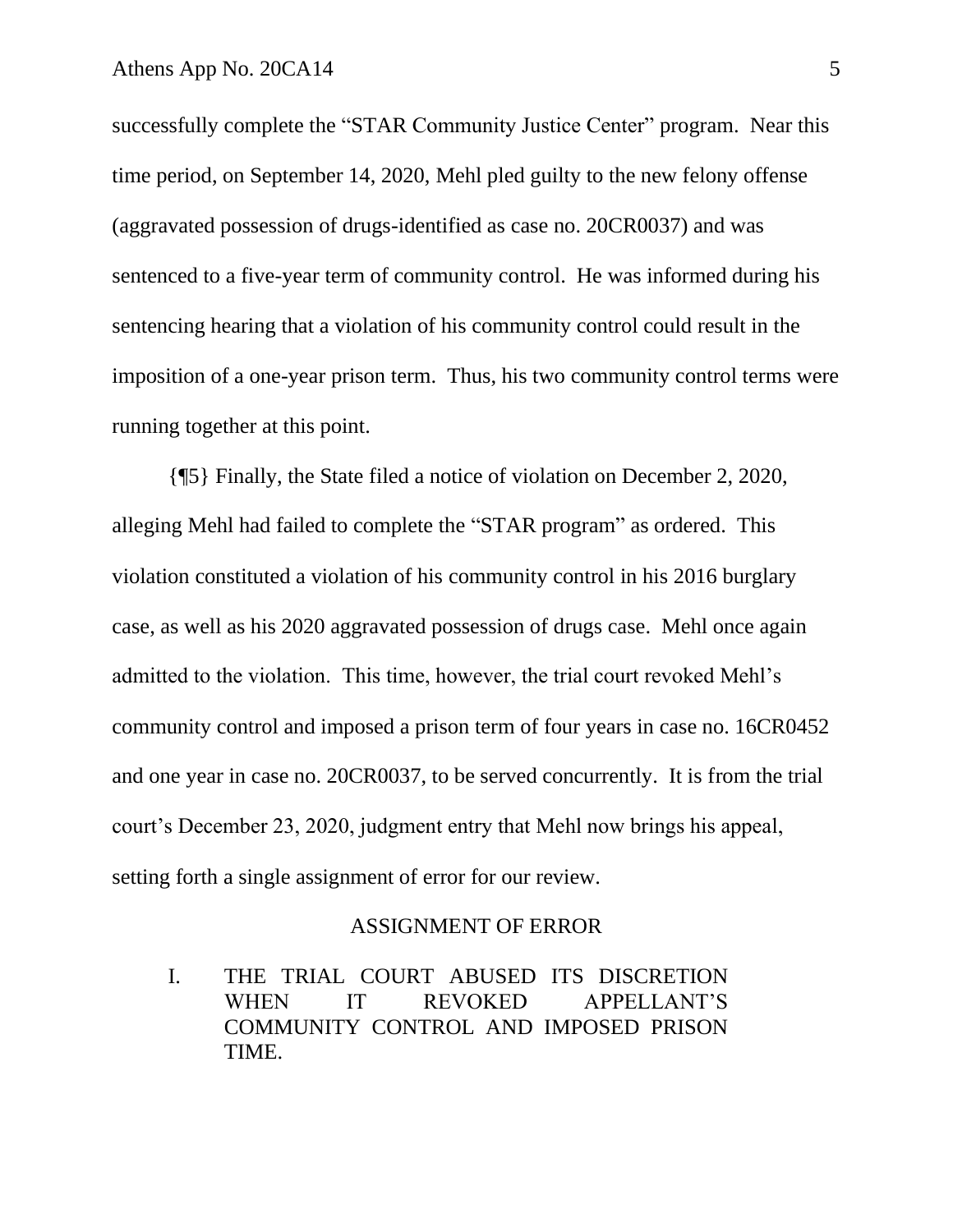{¶6} In his sole assignment of error, Mehl contends that the trial court erred when it revoked his community control and imposed prison time. Although the wording of Mehl's assignment of error includes a challenge to the trial court's decision to revoke his community control, the argument portion of his brief primarily challenges the sentence imposed by the trial court upon revoking community control. Mehl argues that the trial court inappropriately relied on alleged past misconduct when it imposed a four-year prison term, rather than simply focusing on the reason for the most recent violation, which was his failure to complete the STAR Community Justice Center program. The State contends, however, that the trial court did not look at prior bad acts, "but merely recognized that [Mehl] failed to take advantage of the various opportunities that were given to him.]" one of which was the STAR program. The State further argues that this Court has previously found the failure to complete a drug treatment program that was ordered as a condition of community control to be a violation of a substantive rehabilitation requirement, and that Mehl admitted that he failed to complete the STAR program. The State argues that the trial court weighed all of the appropriate factors, considered the principles and purposes of sentencing, and did not err or abuse its discretion when it revoked Mehl's community control and sentenced him to prison.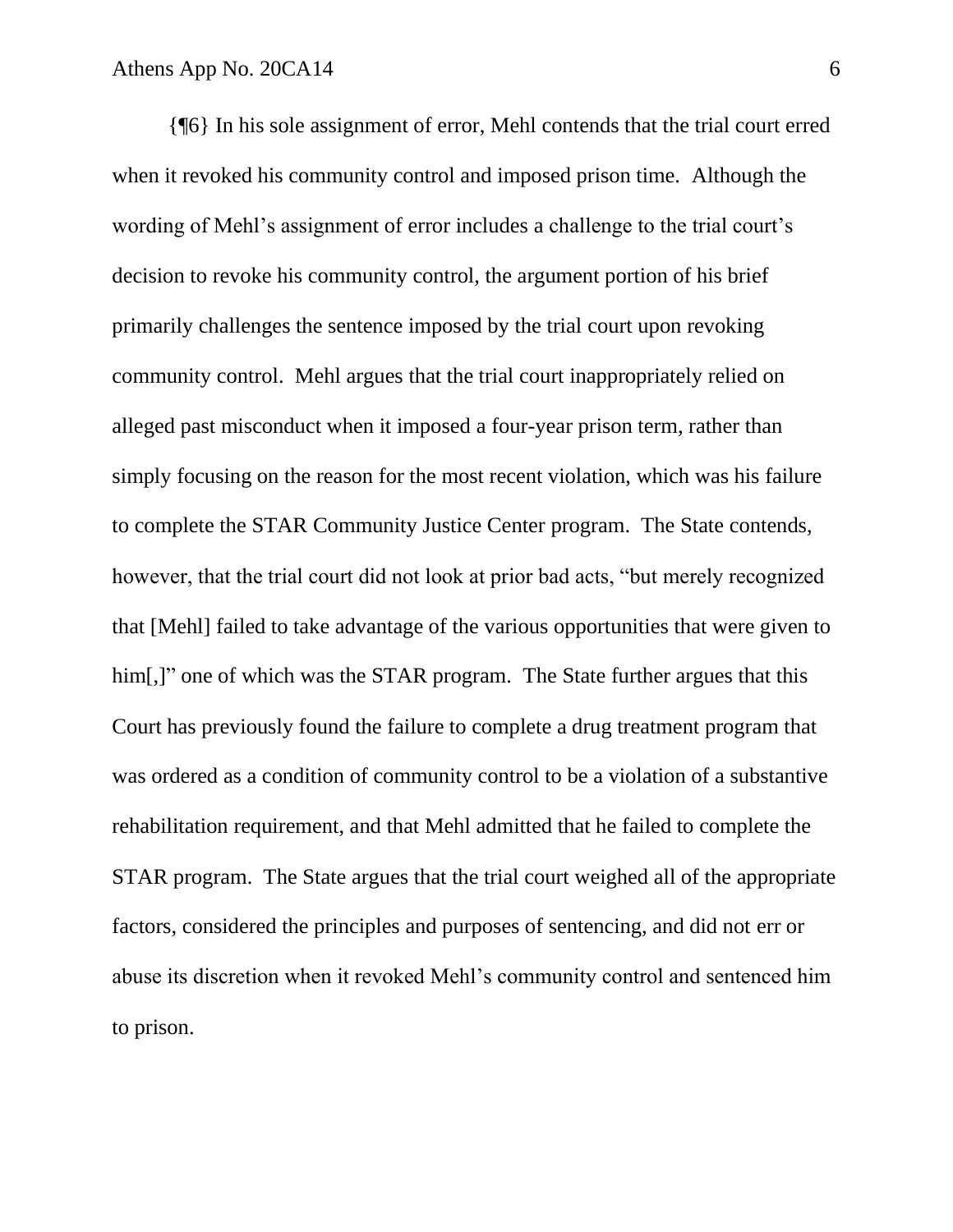### Standard of Review

{¶7} This Court has explained that the proper standard to be applied when

reviewing decisions revoking community control is one of abuse of discretion.

*State v. Newsome*, 4th Dist. Hocking No. 17CA2, 2017-Ohio-7488, ¶ 7, citing *State* 

*v. Johnson*, 4th Dist. Meigs No. 14CA10, 2015-Ohio-1373 ¶ 13. In both *Newsome* 

and *Johnson*, we noted that this Court has previously applied a two-part standard in

such cases, as follows:

" 'Because a community control revocation hearing is not a criminal trial, the State does not have to establish a violation with proof beyond a reasonable doubt. *State v. Wolfson*, Lawrence App. No. 03CA25, 2004-Ohio-2750, ¶ 7, citing *State v. Payne*, Warren App. No. CA2001-09-081, 2002-Ohio-1916, in turn citing *State v. Hylton* (1991), 75 Ohio App.3d 778, 782, 600 N.E.2d 821. Instead, the prosecution must present "substantial" proof that a defendant violated the terms of his community control sanctions. *Wolfson*, citing *Hylton* at 782, 600 N.E.2d 821. Accordingly, we apply the "some competent, credible evidence" standard set forth in *C.E. Morris Co. v. Foley Constr. Co.* (1978), 54 Ohio St.2d 279, 376 N.E.2d 578, to determine whether a court's finding that a defendant violated the terms of his community control sanction is supported by the evidence. *Wolfson* at ¶ 7, citing *State v. Umphries* (July 9, 1998), Pickaway App. No. 97CA45; *State v. Puckett* (Nov. 12, 1996), Athens App. No. 96CA1712. This highly deferential standard is akin to a preponderance of the evidence burden of proof. *Wolfson*, citing *State v. Kehoe* (May 18, 1994), Medina App. No. 2284-M. \* \* \* Thus, we conclude the appropriate review in this matter is twofold. First, we review the record to determine whether there is substantial evidence to support the court's finding that C.M.C. violated the terms of probation or community control. If it does, then we review the court's ultimate decision to revoke probation,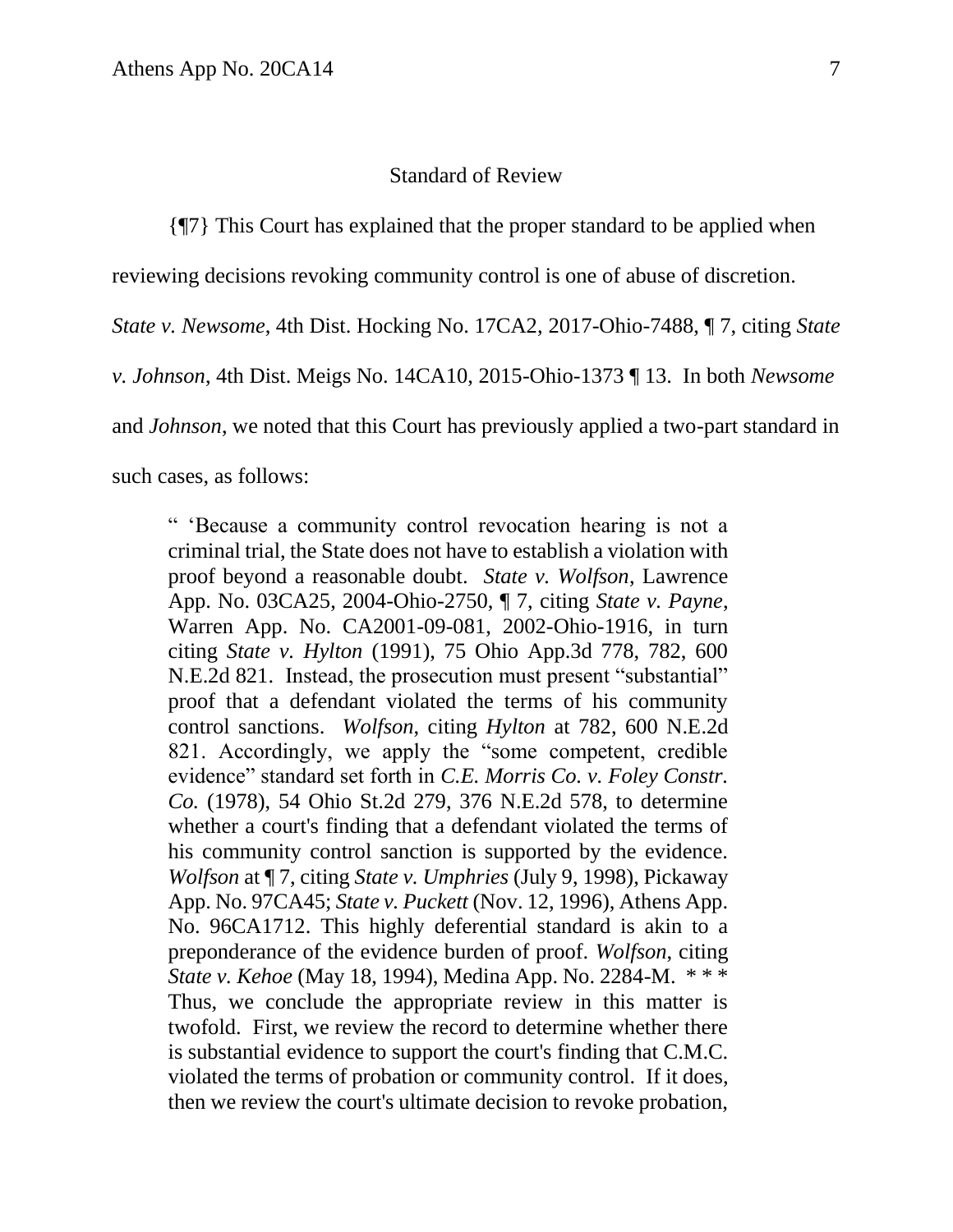i.e., the sanction, under the more deferential abuse of discretion standard.'"

*Newsome* at ¶ 7, quoting *Johnson* at ¶ 13, in turn quoting *In the Matter of C.M.C.*, 4th Dist. Washington No. 09CA15, 2009-Ohio-4223, ¶ 17.

{¶8} Here, Mehl admitted to the violation that ultimately resulted in the revocation of his community control. Thus, our review focuses on the trial court's ultimate decision to revoke community control, as well as its decision to impose prison time, which will be discussed in more detail below.

### Legal Analysis

{¶9} As set forth above, Mehl's sole assignment of error primarily argues that the trial court improperly relied on alleged prior misconduct and/or prior bad acts and therefore abused its discretion when it sentenced him to prison. For instance, Mehl argues that when sentencing him for the community control violations, the trial court "contemplated and relied upon inappropriate conduct from [his] previous probation violation when sentencing [him] to the maximum amount of time in his two cases." Mehl contends that the trial court "relied upon various prior bad acts to rationalize imposition of his sentence[,]" as evidenced by the trial court's statement on the record referencing the fact that Mehl had "been in and out of the system," and had not taken advantage of the opportunities he had been given "along the way[.]" More specifically, Mehl argues that while his most recent community control violation was based upon his failure to complete the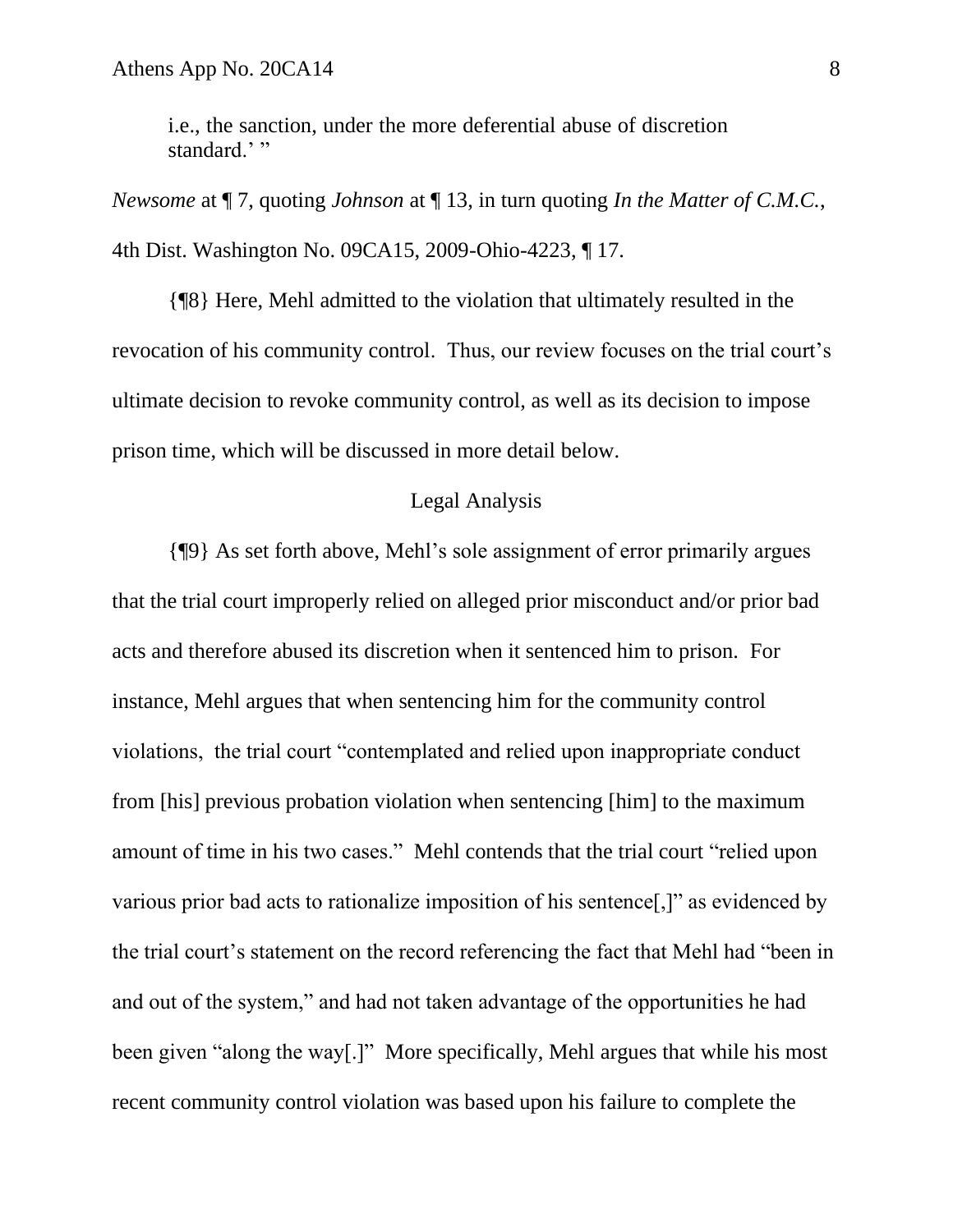STAR program, in sentencing him the trial court "relied heavily upon specific past misconduct[,]" misconduct for which Mehl advised the trial court he "was never charged and/or convicted[.]"<sup>6</sup>

{¶10} R.C. 2929.15 governs community control sanctions and provides in section  $(B)(1)(c)$  that a trial court may impose a prison term for a violation of community control. Further, R.C.  $2929.15(B)(1)(c)(i)$  and (ii) contain special provisions related to imposing prison terms for violations of community control associated with convictions for fourth and fifth degree felonies. Mehl's community control was revoked in two separate cases, one of which involved an underlying second-degree felony, and the other of which involved a fifth-degree felony. R.C.  $2929.15(B)(1)(c)(i)$  and (ii) provide as follows:

(B)(1) If the conditions of a community control sanction imposed for a felony are violated or if the offender violates a law or leaves the state without the permission of the court or the offender's probation officer, the sentencing court may impose on the violator one or more of the following penalties:

\* \* \*

(c) A prison term on the offender pursuant to section 2929.14 of the Revised Code and division (B)(3) of this section, provided that a prison term imposed under this division is subject to the following limitations and rules, as applicable:

(i) If the prison term is imposed for any technical violation of the conditions of a community control sanction imposed for a felony

<sup>&</sup>lt;sup>6</sup>Mehl pointed out to the trial court that although the State alleged he had been in receipt of stolen property and had trespassed on another individual's property, he had never been convicted of these offenses. The exchange between the trial court and Mehl on this topic is set forth and more fully discussed below.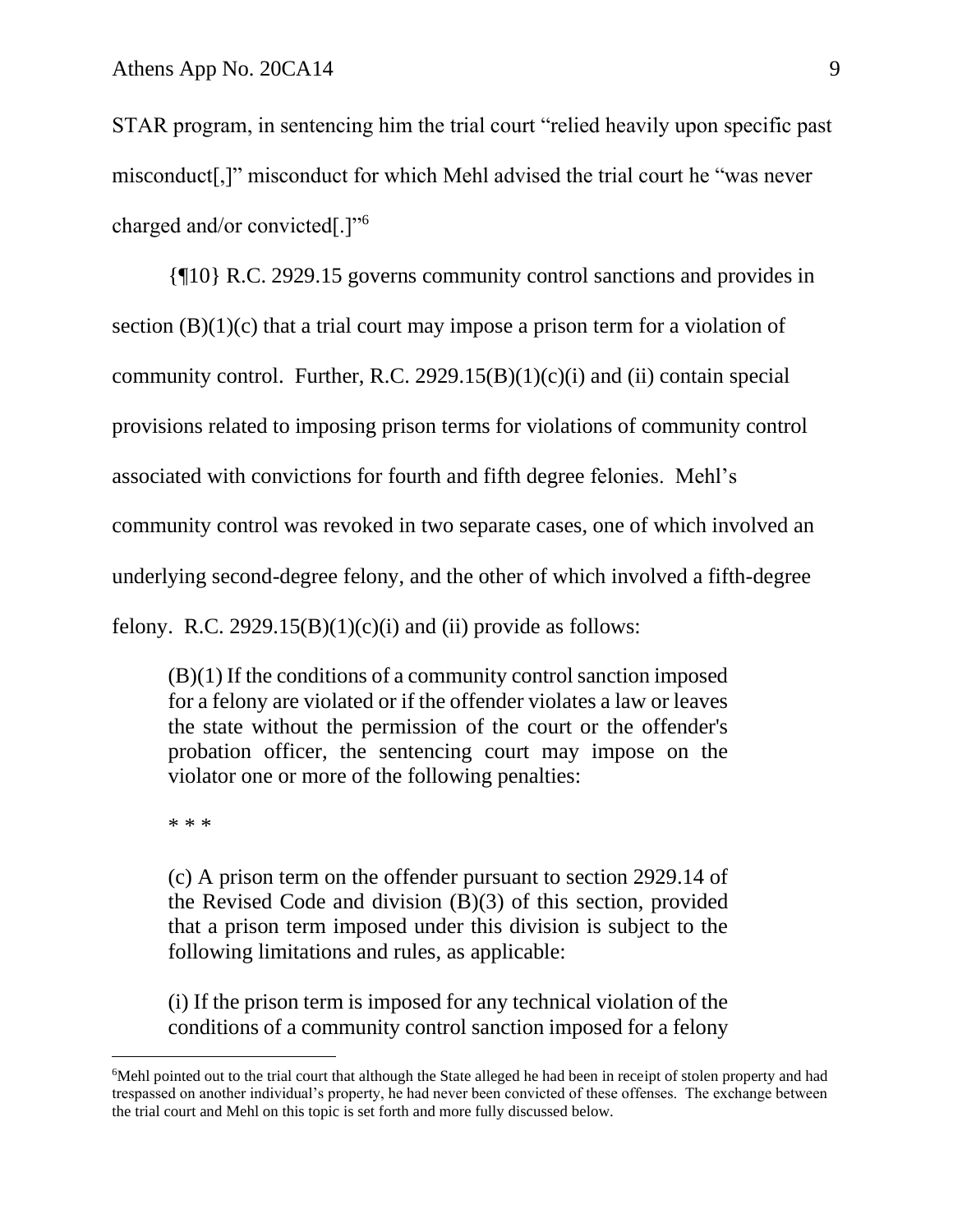of the fifth degree, the prison term shall not exceed ninety days, provided that if the remaining period of community control at the time of the violation or the remaining period of the reserved prison sentence at that time is less than ninety days, the prison term shall not exceed the length of the remaining period of community control or the remaining period of the reserved prison sentence. If the court imposes a prison term as described in this division, division  $(B)(2)(b)$  of this section applies.

(ii) If the prison term is imposed for any technical violation of the conditions of a community control sanction imposed for a felony of the fourth degree that is not an offense of violence and is not a sexually oriented offense, the prison term shall not exceed one hundred eighty days, provided that if the remaining period of the community control at the time of the violation or the remaining period of the reserved prison sentence at that time is less than one hundred eighty days, the prison term shall not exceed the length of the remaining period of community control or the remaining period of the reserved prison sentence. If the court imposes a prison term as described in this division, division  $(B)(2)(b)$  of this section applies.

R.C. 2929.15(B)(3) further provides as follows regarding the length of prison

terms that may be imposed for community control violations that are non-

technical, or substantive:

(3) The prison term, if any, imposed on a violator pursuant to this division and division (B)(1) of this section shall be within the range of prison terms described in this division and shall not exceed a prison term from the range of terms specified in the notice provided to the offender at the sentencing hearing pursuant to division (B)(4) of section 2929.19 of the Revised Code. The court may reduce the longer period of time that the offender is required to spend under the longer sanction, the more restrictive sanction, or a prison term imposed pursuant to division  $(B)(1)$  of this section by the time the offender successfully spent under the sanction that was initially imposed. Except as otherwise specified in this division, the prison term imposed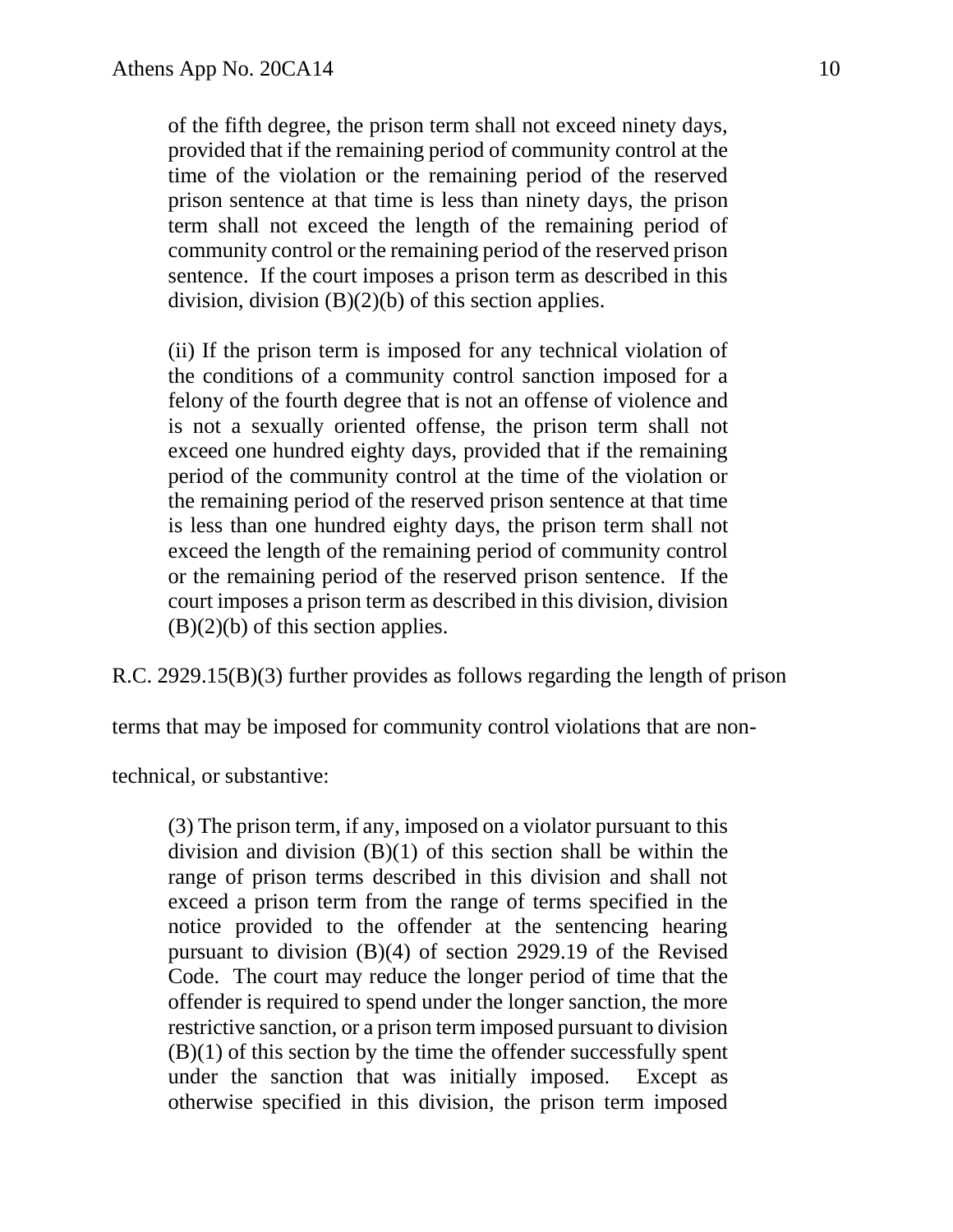under this division and division (B)(1) of this section shall be within the range of prison terms available as a definite term for the offense for which the sanction that was violated was imposed. \* \* \*

{¶11} Here, Mehl does not argue that the community control violations at issue were technical in nature. Furthermore, the Supreme Court of Ohio recently discussed the difference between technical and substantive violations of community control, explaining that "when a violation 'concerns a condition of community control that was "specifically tailored to address" matters related to the defendant's misconduct or if it can be deemed a "substantive rehabilitative requirement which addressed a significant factor contributing to" the defendant's misconduct,' the violation does not amount to a technical violation."<sup>7</sup> State v. *Castner*, 163 Ohio St.3d 19, 2020-Ohio-4950, 167 N.E.3d 939, ¶ 14, quoting *State v. Nelson*, 162 Ohio St.3d 338, 2020-Ohio-3690, 165 N.E.3d 1110, ¶ 26, in turn quoting *State v. Davis*, 12th Dist. Warren No. CA2017-11-156, 2018-Ohio-2672, ¶ 18.

{¶12} Moreover, the *Castner* Court explained that although R.C. 2929.15 limits the discretion of the trial court in imposing a prison sentence for a technical violation of community control, the statute "gives the court greater discretion in

<sup>7</sup>At the time *Castner* was decided and when the trial court below issued its decision in this case, R.C. 2929.15 did not define the term "technical." However, the statute was recently amended to define the term. Because the new version of the statute was not in effect at time the trial court's decision was issued, we do not apply it here. However, we note that the new definition is not inconsistent with the reasoning contained in *Castner*.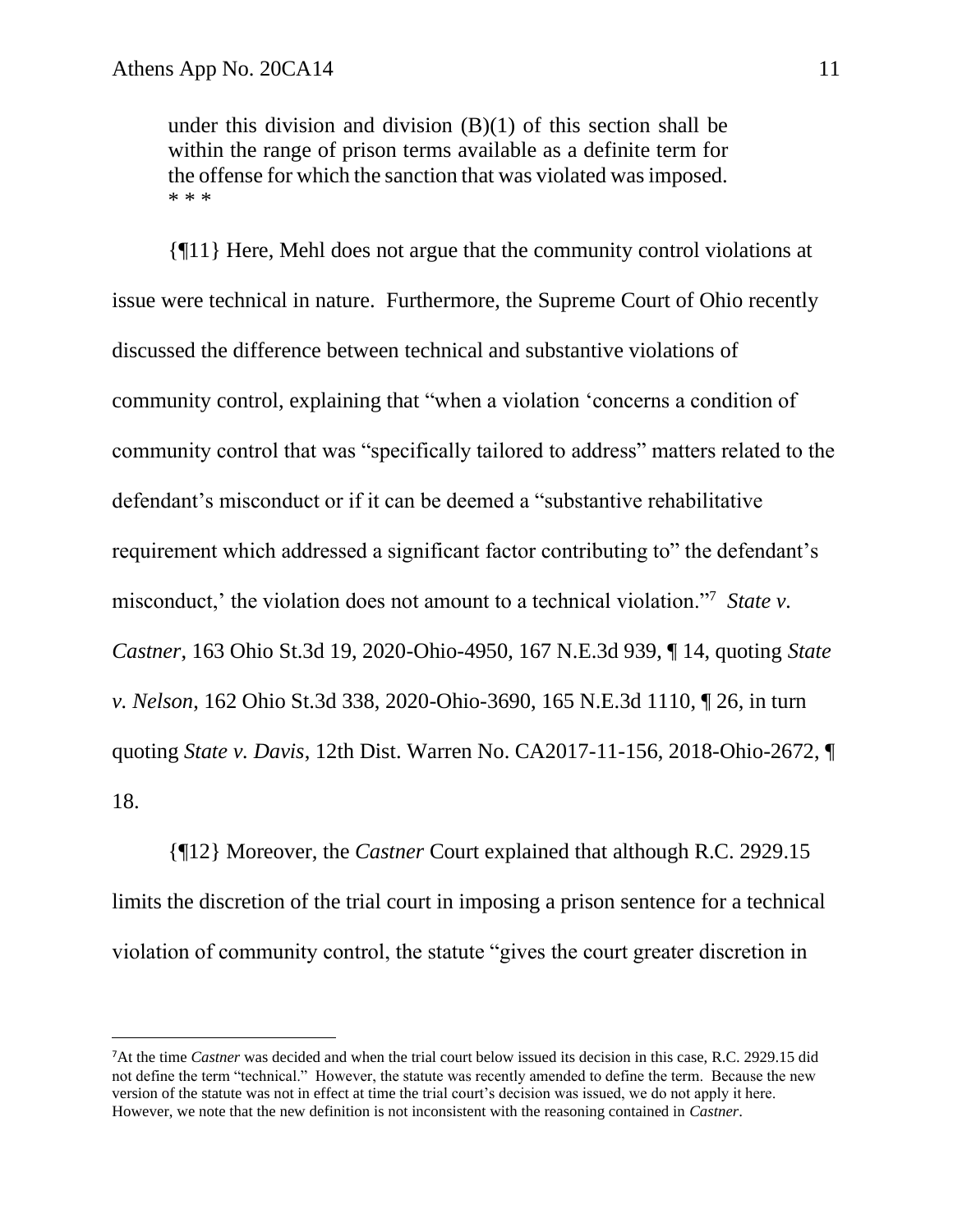sentencing an offender for violating a more serious community-control violation [sic], even if the violation did not rise to the level of a crime." *Castner* at ¶ 15, citing *Nelson* at ¶ 22. The Court went on to state as follows:

[A] trial court should "engage in a practical assessment of the case before it" by considering "the nature of the communitycontrol condition at issue and the manner in which it was violated, *as well as any other relevant circumstances in the case*."

(Emphasis added.) *Castner* at ¶ 15, quoting *Nelson* at ¶ 26.

{¶13} The *Castner* Court went on to determine that the conditions at issue (i.e., the completion of two drug treatment programs), "were plainly substantive rehabilitative requirements that were specifically tailored to address Castner's drug use and were aimed at reducing his likelihood of recidivism." *Castner* at ¶ 16. As such, the Court held that "the trial court had the discretion to sentence Castner to a 12-month prison term[,]" which was the prison term specified on the record during Castner's original sentencing hearing. *Id.* at ¶ 18.

{¶14} Relying on *State v. Nelson*, this Court recently stated that "a trial court on a case-by-case basis should consider 'the nature of the community-control condition at issue and the manner in which it was violated, as well as any other relevant circumstances in the case.' " *State v. Duckett*, 4th Dist. Scioto No. 20CA3924, 2021-Ohio-3110, ¶ 18, quoting *State v. Nelson* at ¶ 26. *See also State v. Motz*, 2020-Ohio-4356, 158 N.E.3d. 641, ¶ 28, citing *State v. Smith*, 12th Dist.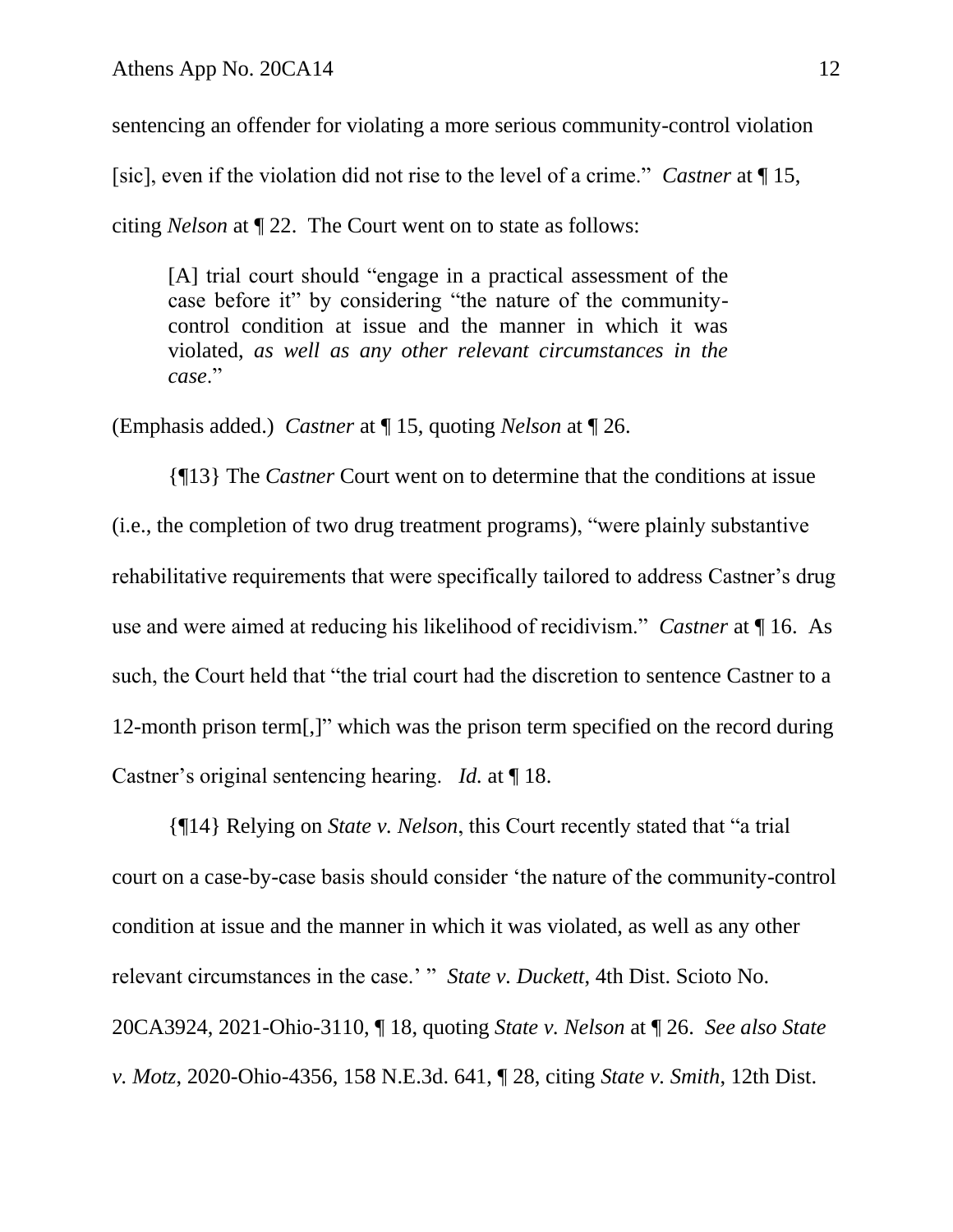Warren No. CA2019-09-104, 2020-Ohio-3235, ¶ 8 (holding that a trial court does not abuse its discretion in revoking community control when the offender has been advised that the successful participation in a particular program is a condition of community control and the offender fails to successfully complete the program). After agreeing with the trial court that Duckett's community control violations were not technical in nature, we determined that the 24-month prison sentence imposed by the trial court was authorized by law because Duckett was informed at his initial sentencing hearing that a 48-month prison term could be imposed for a violation of community control. *Duckett* at ¶ 25, citing *State v. Howard*, 162 Ohio St.3d 314, 2020-Ohio-3195, 165 N.E.3d 1088, ¶ 22 (holding that the notification requirement is met when the trial court at the initial sentencing hearing notifies a defendant of the exact prison term it will impose if he violated community control and is not required to repeat the notification at each revocation hearing). $8$ 

{¶15} In *Motz*, *supra*, the court essentially explained that once a trial court determines that community control should be revoked and a prison term should be imposed, the trial court's sentencing decision for a community control violation is reviewed under the standard set forth in R.C. 2953.08(G)(2), which is not an abuse of discretion standard. *Motz* at ¶ 37, citing *State v. Roberts*, 12th Dist. Butler No.

<sup>8</sup>Duckett was able to negotiate a prison term of 24 months, rather than forty-eight months, which was accepted by the trial court. *Duckett* at ¶ 26.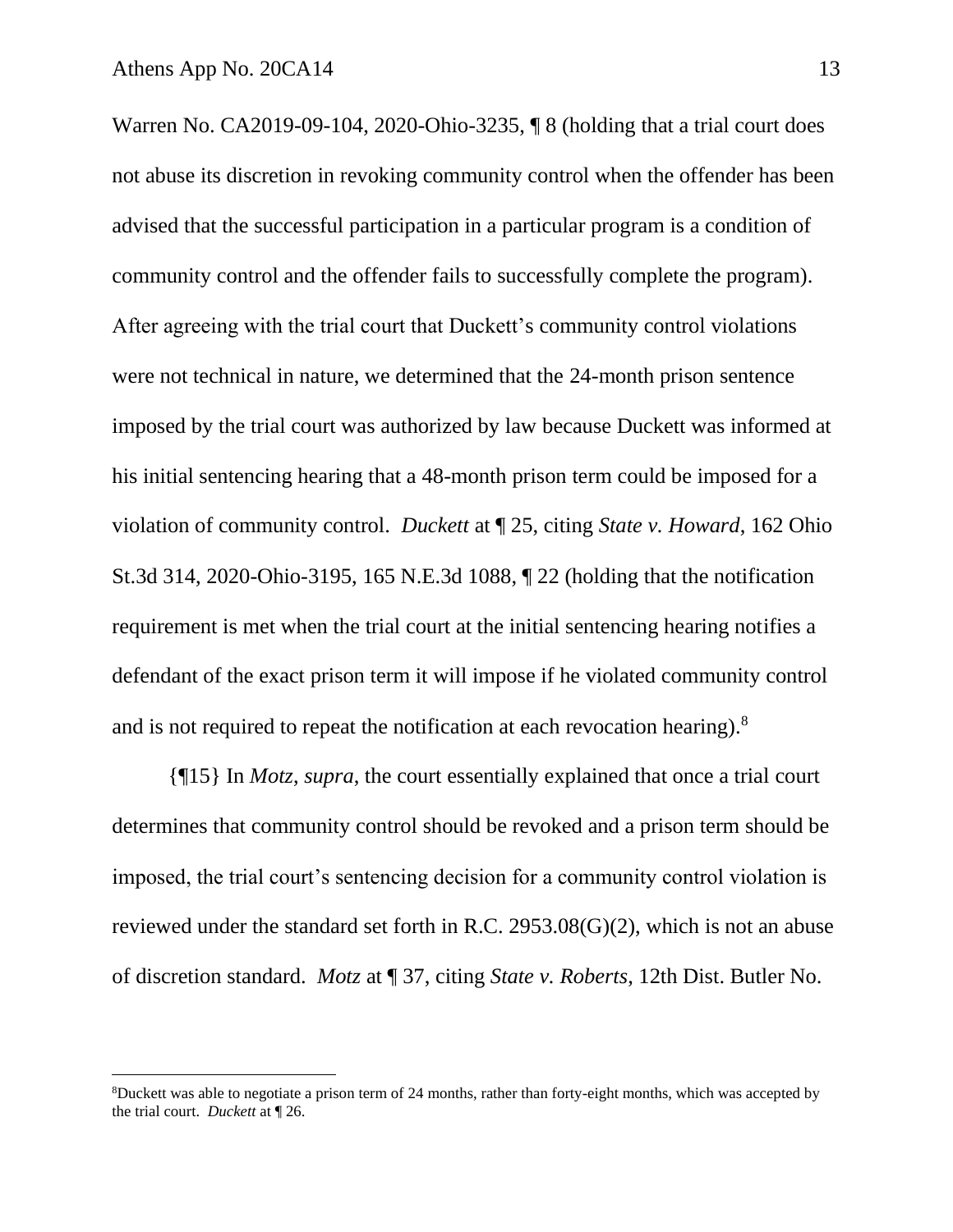CA2019-02-025, 2019-Ohio-4205, ¶ 5 and *State v. Harris*, 12th Dist. Butler Nos.

CA2017-01-003 and CA2017-05-071, 2017-Ohio-9090, ¶ 7. *See also State v.* 

*Marcum*, 146 Ohio St.3d 516, 2016-Ohio-1002, 59 N.E.3d 1231, ¶ 10; *State v.* 

*Smith*, 4th Dist. Pickaway No. 19CA33, 2021-Ohio-2866, ¶ 103. This Court

recently explained in *State v. Smith* that R.C. 2953.08(G)(2) provides that an

appellate court may increase, reduce, modify, or vacate and remand a challenged

felony sentence if the court clearly and convincingly finds either of the following:

(a) That the record does not support the sentencing court's findings under division (B) or (D) of section 2929.13, division  $(B)(2)(e)$  or  $(C)(4)$  of section 2929.14, or division (I) of section 2929.20 of the Revised Code, whichever, if any, is relevant;

(b) That the sentence is otherwise contrary to law.

*Smith* at  $\P$  103.

[C]lear and convincing evidence is that measure or degree of proof which is more than a mere 'preponderance of the evidence,' but not to the extent of such certainty as is required 'beyond a reasonable doubt' in criminal cases, and which will produce in the mind of the trier of facts a firm belief or conviction as to the facts sought to be established.

*Cross v. Ledford*, 161 Ohio St. 469, 120 N.E.2d 118, paragraph three of the

syllabus (1954). Thus, an appellate court may vacate or modify a sentence if the

court concludes, by clear and convincing evidence, the record does not support the

sentence. *State v. Bowling*, 4th Dist. Jackson No. 19CA2, 2020-Ohio-813, ¶ 6.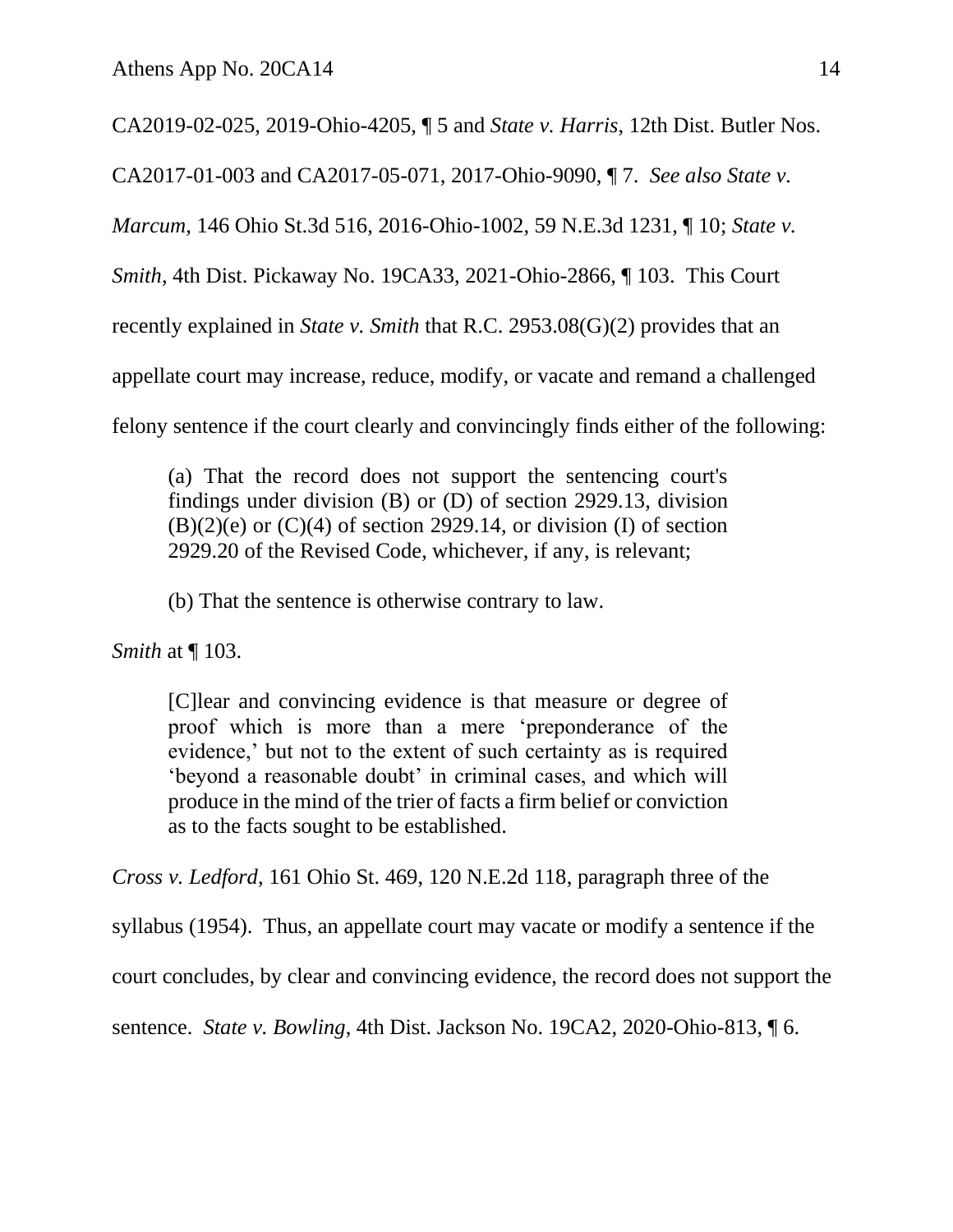{¶16} " ' "[A] sentence is generally not contrary to law if the trial court considered the R.C. 2929.11 purposes and principles of sentencing as well as the R.C. 2929.12 seriousness and recidivism factors, properly applied postrelease control, and imposed a sentence within the statutory range." ' " *State v. Allen*, 4th Dist. Pickaway No. 19CA31, 2021-Ohio-648, ¶ 14, quoting *State v. Perry*, 4th Dist. Pike No. 16CA863, 2017-Ohio-69, ¶ 21, in turn quoting *State v. Brewer*, 2014-Ohio-1903, 11 N.E.3d 317, ¶ 38 (4th Dist.). Furthermore, a trial court is required only to "carefully consider" the factors in R.C. 2929.11 and R.C. 2929.12 when imposing sentence, and is not required to make any "findings" or state "reasons" regarding those considerations. *See State v. Allen*, *supra*, at ¶ 13; *State v. Mathis*, 109 Ohio St.3d 54, 2006-Ohio-855, 846 N.E.2d 1, ¶ 38; *State v. Kulchar*, 4th Dist. Athens No. 10CA6, 2015-Ohio-3703, ¶ 47. "And on review, 'R.C. 2953.08(G)(2)(b)  $* * *$  does not provide a basis for an appellate court to modify or vacate a sentence based on its view that the sentence is not supported by the record under R.C. 2929.11 and 2929.12.' " *Allen*, *supra*, quoting *State v. Jones*, 163 Ohio St.3d 242, 2020-Ohio-6729, 169 N.E.3d 649, ¶ 39.

{¶17} In *Motz*, *supra*, the court observed that "[n]umerous other appellate districts that have \* \* \* analyzed a prison sentence imposed upon the revocation of community control have noted the trial court's proper consideration of R.C. 2929.11 and 2929.12 in imposing a sentence." (Citation omitted.) *Motz* at ¶ 38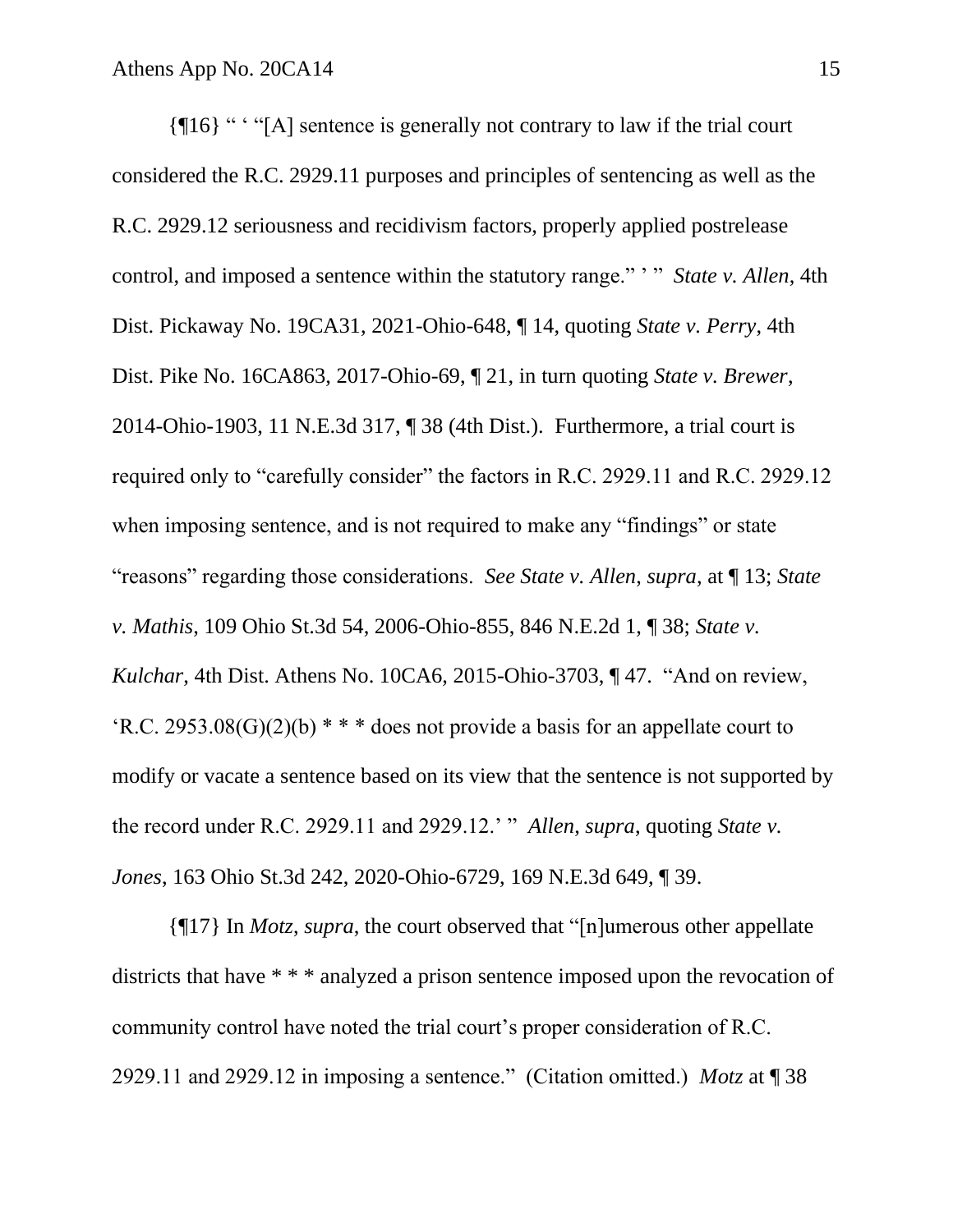(listing cases from the first, second, third, sixth, seventh, ninth, tenth and eleventh appellate districts). The *Motz* court further noted that "precedent from the Ohio Supreme Court suggests that R.C. 2929.11 and R.C. 2929.12 are relevant considerations for a trial court imposing a sentence on a community control violation. *Id.* at ¶ 39 (stating that trial courts, rather than looking at the community control violation in a vacuum, are given great discretion in imposing sentence and are not required to automatically impose the sentence warned of at the initial sentencing), citing *State v. Brooks*, 103 Ohio St.3d 134, 2004-Ohio-4746, 814 N.E.2d 837, ¶ 20. *Motz* also stated that

When imposing a prison sentence on a violation, the supreme court has stated that the trial court must 'consider both the seriousness of the original offense leading to the imposition of community control and the gravity of the community control violation.'

*Motz* at ¶ 40, quoting *Brooks* at ¶ 20. *See also State v. Evans*, 5th Dist. Licking No. 2020CA00078, 2021-Ohio-590, ¶ 11 ("If the conditions of community control are violated, R.C. 2929.15(B) provides the trial court with a great deal of latitude in sentencing the offender. R.C. 2929.15(B) requires the court to consider both the seriousness of the original offense leading up to the imposition of community control and the gravity of the community control violation").

{¶18} Thus, in summary, a trial court's decision to revoke community control is reviewed for an abuse of discretion, and in making its determination, a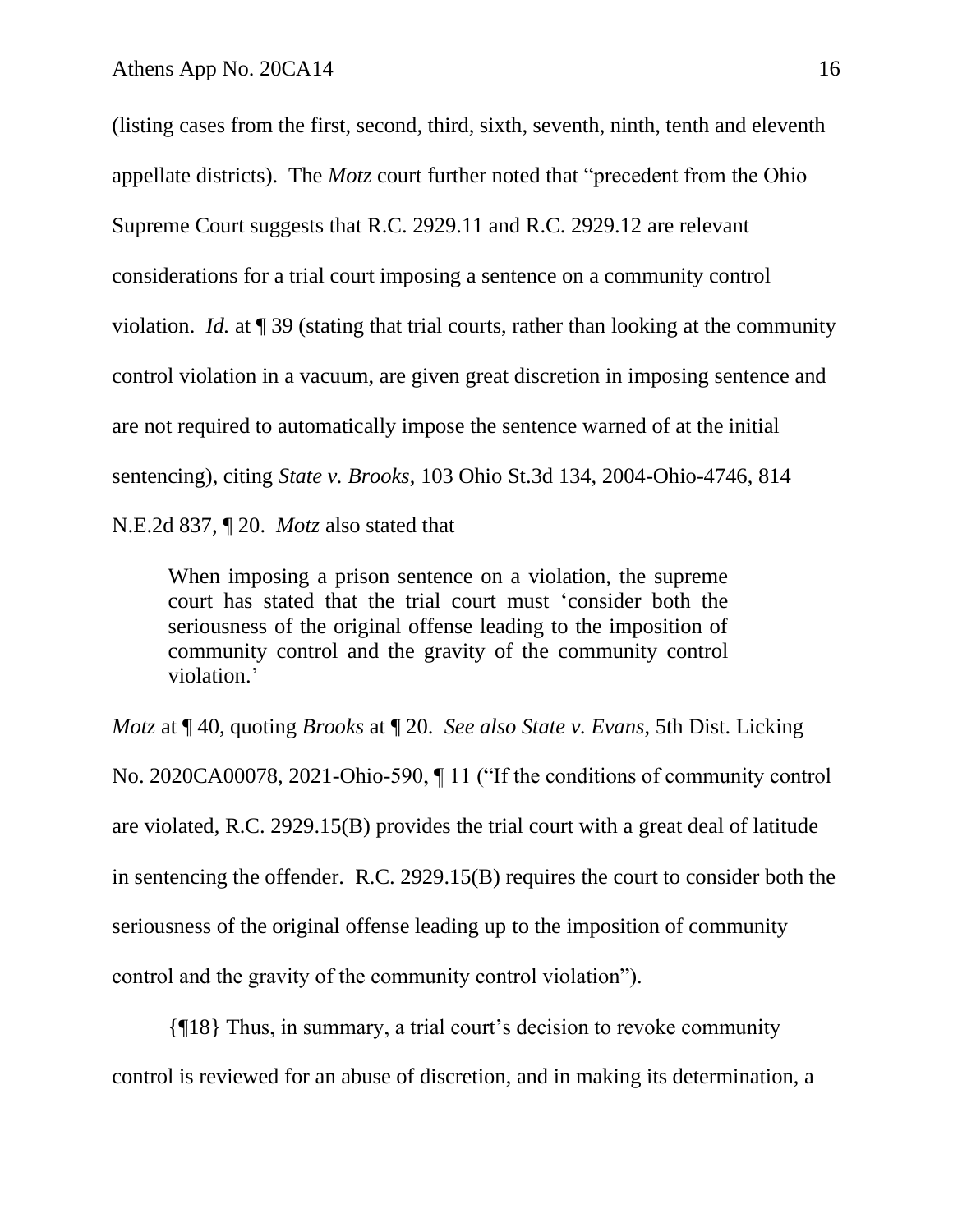trial court can take into consideration the nature of the community control violation at issue, the manner in which the condition was violated, as well as any other relevant circumstances in the case. Further, trial courts are granted much greater latitude and discretion in their decision making when the violation is one of substance rather than form. Additionally, when a trial court determines that community control should be revoked and a prison term should be imposed, a trial court must consider both the seriousness of the original offense leading to the imposition of community control as well as the gravity of the community control violation. Finally, in imposing a prison sentence for a violation of community control, trial courts should consider the principles and purposes of felony sentences, should balance the seriousness and recidivism factors found in R.C. 2929.11 and R.C. 2929.12, and then should impose a prison term within the statutory range for the underlying offense, which the defendant was advised during his or her initial sentencing hearing.

{¶19} Here, Mehl admitted to violating what was clearly a substantive rehabilitative requirement of his community control and thus the trial court was within its discretion to revoke Mehl's community control. Although Mehl argues that the revocation of community control punishes the failure to comply with the terms and conditions of community control and not the specific conduct that led to the revocation, it is clear that trial courts must take into consideration a multitude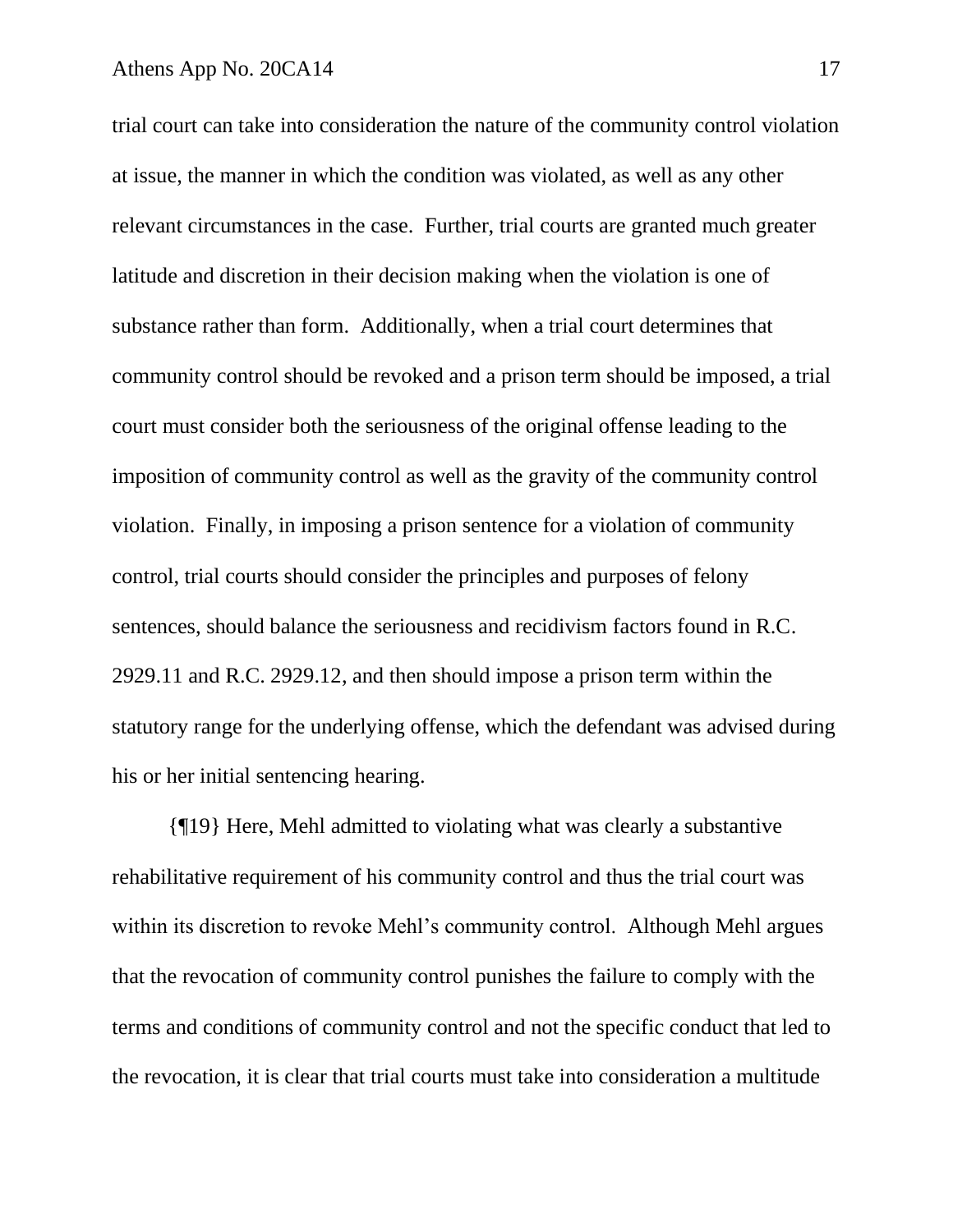of factors when making the determination whether to revoke community control and thereafter, how to sentence. Thus, in our view, although the purpose of revocation may not be to punish the specific conduct that led to the revocation, trial courts must necessarily consider the conduct that led to the revocation, as they are considering the nature of the violation and the manner in which the condition was violated. Trial courts must also consider the underlying original offense as they are crafting the appropriate sentence because if it is determined that a prison term is required, the range of terms available is directly tied to the underlying offense. Furthermore, the trial court's balancing of the seriousness and recidivism factors necessarily includes consideration of an offender's likelihood of recidivism, which obviously requires the trial court consider an offender's prior history and conduct, as well as his amenability to rehabilitation.

{¶20} In this case, there is no dispute that Mehl's sentences were within the statutory range for his underlying convictions. Mehl's underlying convictions consisted of burglary, a second-degree felony in violation of R.C. 2911.12(A)(2), identified in case no. 16CR0452, and aggravated possession of drugs, a fifthdegree felony in violation of R.C. 2925.11(A), identified in case no. 20CR0037. Mehl was sentenced to primary five-year terms of community control in each case and the record indicates that Mehl was advised during his sentencing hearings that a violation of community control could result in the imposition of a four-year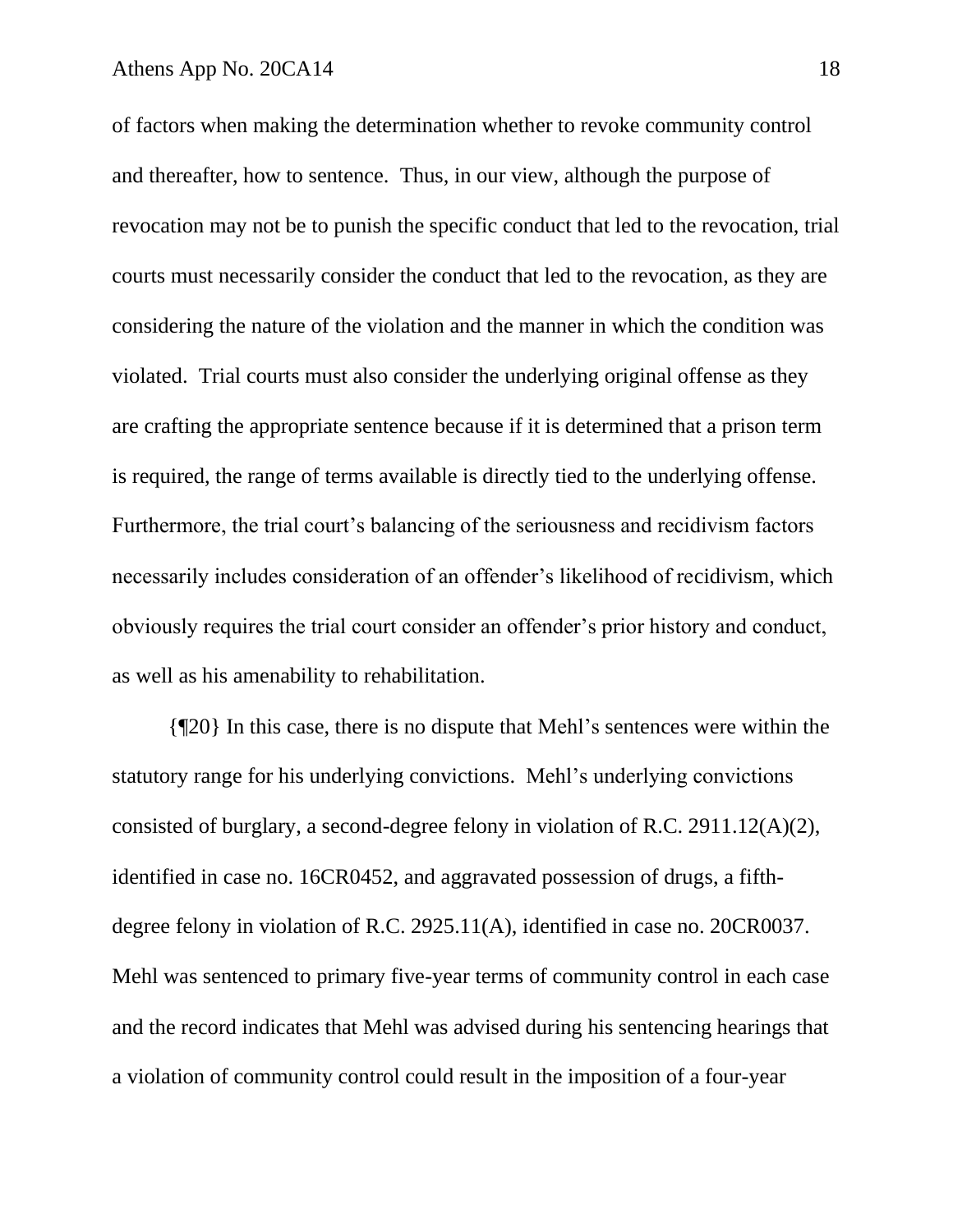prison term in case no. 16CR0452 and imposition of a one-year prison term in case no. 20CR0037. Furthermore, the record demonstrates that the trial court considered the principles and purposes of felony sentencing as elaborated in R.C. 2929.11 and the factors under R.C. 2929.12 during Mehl's sentencing hearing. The court's consideration is demonstrated in both the sentencing transcript and the sentencing entry.

{¶21} A review of the record further indicates that during the sentencing hearing, Mehl informed the trial court that he had never been convicted of trespassing onto Thomas McKee's property or receiving stolen property, despite those offenses being alleged as previous community control violations. The trial court acknowledged that the State had alleged such conduct in a prior notice of violation that was filed, but that Mehl had not been convicted of those offenses, explaining as follows:

So I take that for what it's worth. I don't take those as convictions. Just mirrors allegations that you are failing to abide by the law and getting into trouble is all. So your [sic] not going because of that, they are just indications.

{¶22} Thus, it appears that the trial court considered these allegations in the proper light, noting that Mehl had not actually been convicted of those offenses. Further, as set forth above, community control revocation hearings are not criminal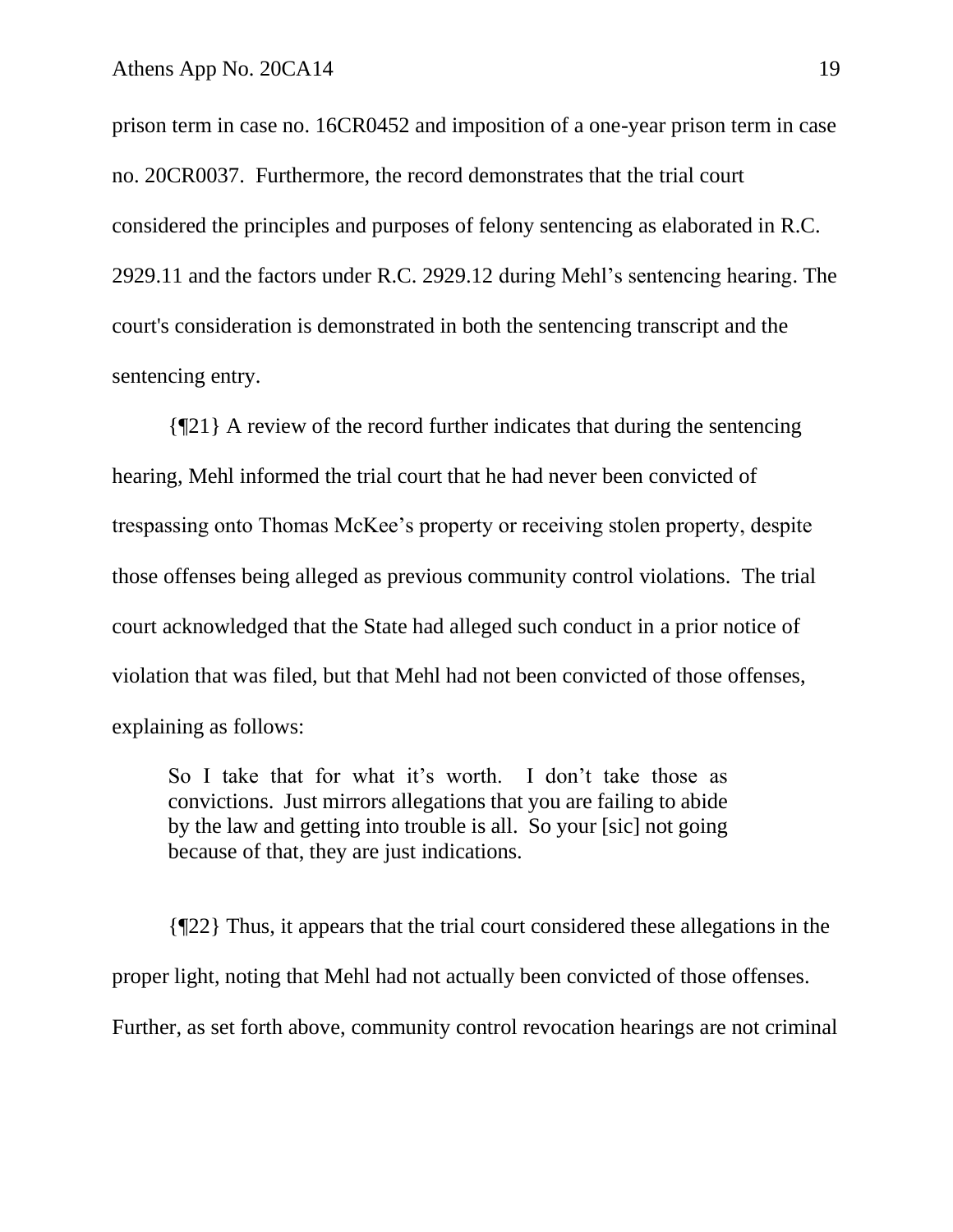trials therefore the State was not required to establish these violations with proof beyond a reasonable doubt.

{¶23} Additionally, as set forth above, aside from the two specific allegations that Mehl pointed out did not result in convictions, in case no. 16CR0452 alone the State filed six notices of violation and seven amended notices of violation that alleged 33 separate community control violations. The record indicates that Mehl admitted to 28 of those alleged violations. Moreover, the violations that were admitted by Mehl included failure to enter and successfully complete the "Clearview Detox Program," failure to enter and successfully complete the "Star/SEPTA CF program," failure to enter and successfully complete the "Athens County Prosecutor's Vivitrol Program," failure to enter and complete the "River City CBCF" program and failure to enter and complete the "STAR Community Justice Center" program. The trial court could have revoked Mehl's community control for any single one of these prior violations.

{¶24} Moreover, while on community control for case no. 16CR0452, Mehl was convicted of aggravated possession of drugs in case no. 20CR0037 and was ordered to enter and complete the "STAR Community Justice Center" program. Mehl also admitted to the sole notice of violation filed in that case as well, which alleged he failed to successfully complete the STAR program. Thus, in both of his cases, Mehl admitted that he failed to comply with substantive conditions of his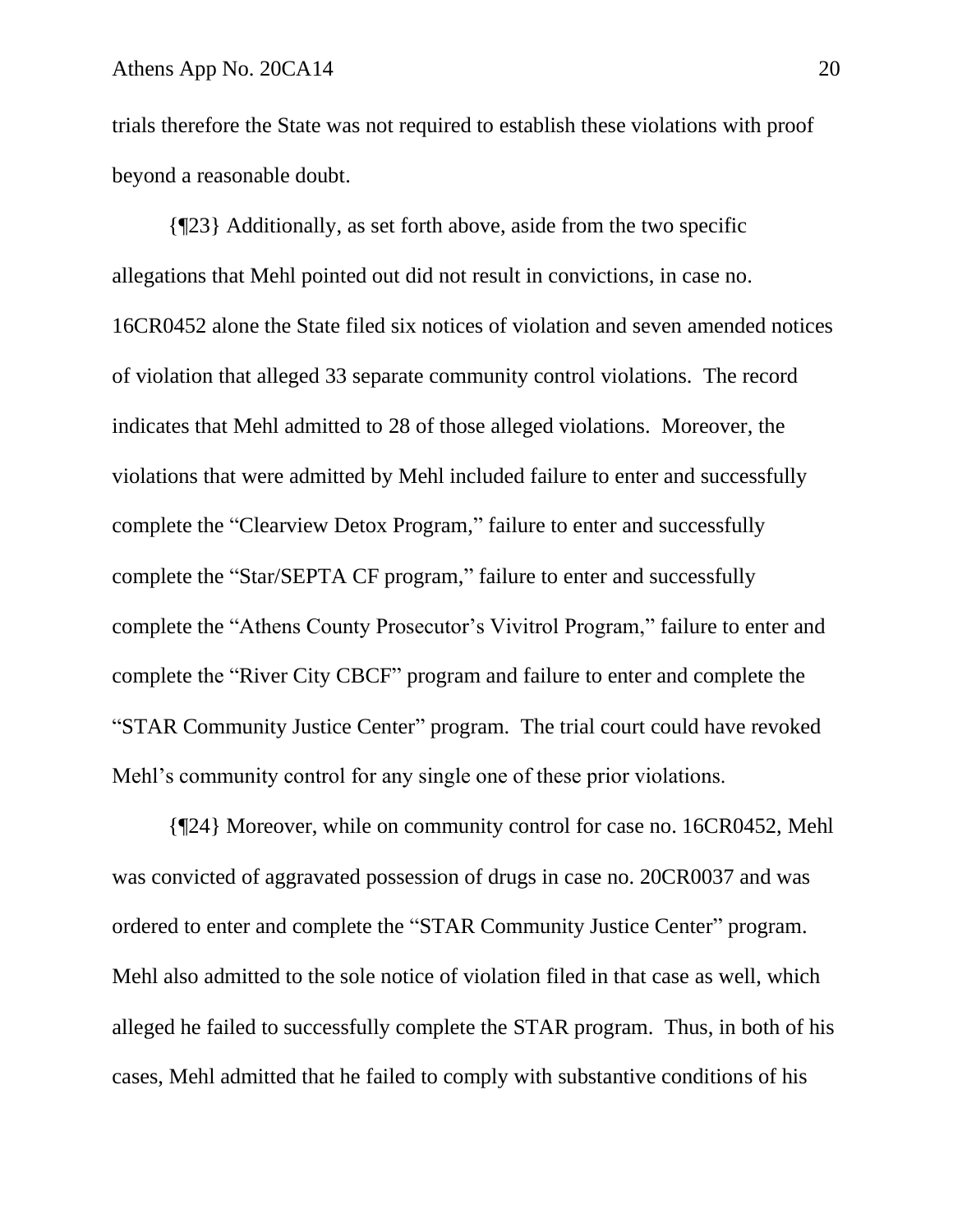community control on multiple occasions. As explained above, each and every one of these programs constituted a substantive rehabilitative requirement that was specifically tailored to Mehl's conditions of community control and the violation of any one of these conditions justified the trial court's revocation of his community control and imposition of his underlying prison sentences.

{¶25} Thus, although Mehl contends that the revocation of community control punishes the failure to comply with the terms and conditions of community control, and not the specific conduct that led to the revocation, as we have explained, in determining whether to revoke community control and in determining the appropriate sentence after revoking community control, the trial court was permitted to consider the nature of the community control violations at issue, the manner in which they were violated, as well as any other relevant circumstances in the cases. *State v. Duckett*, *supra*, at ¶ 18-19 (affirming the trial court's revocation of community control which considered, in part, Duckett's previous community control violations which did not result in revocation), citing *State v. Nelson*, *supra*, at ¶ 26. *See also State v. Castner*, *supra*, at ¶ 15. *See also State v. Eischen*, 6th Dist. Lucas No. L-18-1263, 2021-Ohio-23, ¶ 13 (characterizing the defendant's repeated community control violations as a "pattern of willful violation of court orders to avoid the requirements imposed upon him by the court"). Further, the trial court was permitted to consider Mehl's numerous community control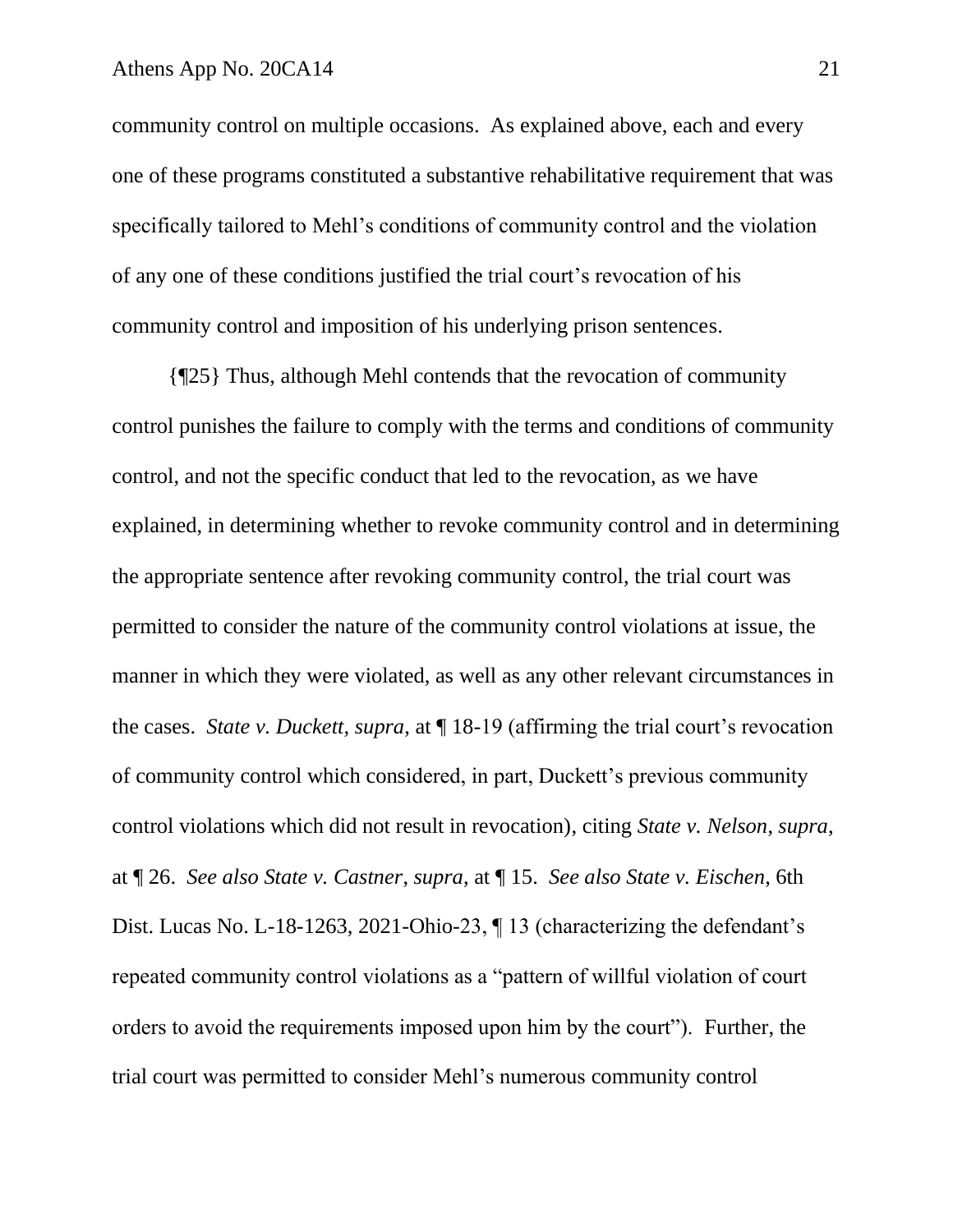#### Athens App No. 20CA14 22

violations, the majority of which were admitted, as well as his utter failure to comply with the substantive conditions of his community control, despite the court's multiple prior attempts to provide opportunities for rehabilitation. Moreover, the trial court properly imposed prison terms within the sentencing range for the underlying offenses at issue after properly considering the principles and purposes of felony sentencing and balancing the seriousness and recidivism factors. Finally, the record reflects that Mehl was advised of the prison terms that could be imposed at his initial sentencing hearings in both cases.

{¶26} Based upon the record before us, we can find no abuse of discretion on the part of the trial court in either its decision to revoke Mehl's community control nor any error in the trial court's imposition of an aggregate four-year prison term. Accordingly, Mehl's sole assignment of error is overruled and the judgment of the trial court is affirmed.

### **JUDGMENT AFFIRMED.**